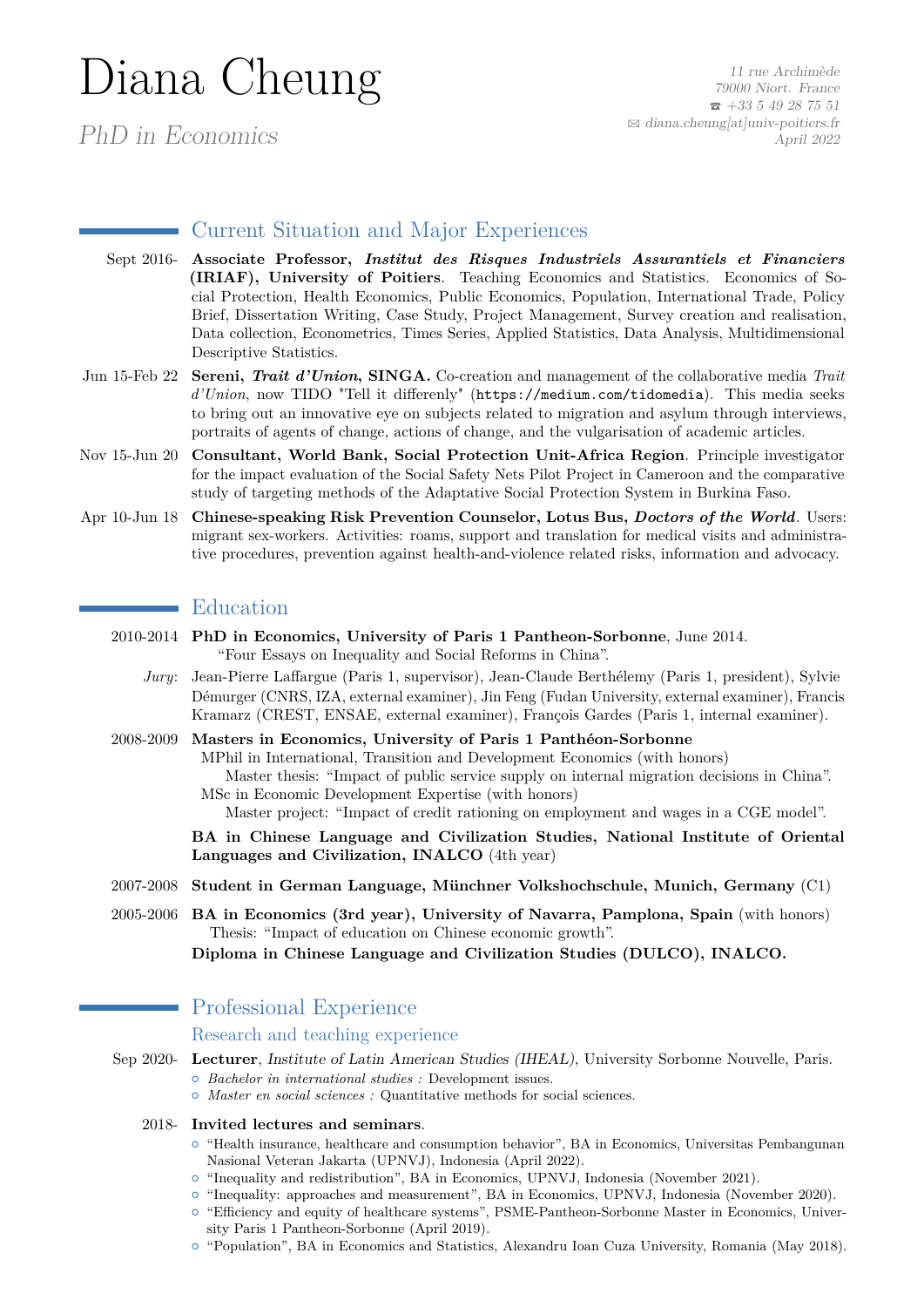- Nov 15-Jun 16 **Research Officer**, National Institute for Demographic Studies (INED), Paris. Gender and social health inequalities in France : impact of informal caregiving on mental health.
- Sep 13-Aug 15 **Temporary Lecturer and Research Fellow**, École Normale Supérieure de Cachan, Cachan. { *Graduate:* Econometrics; Applied Methods in Economics and Management; Master Thesis Workshop in
	- Development Economics.
	- { *Undergraduate:* Development Policy; Applications with Stata.

#### Jun 11-Aug 15 **Researcher**.

- { Junior researcher, Microeconometrics Department, CREST-Center for Research in Economics and Statistics (Jun 2013-Aug 2015).
- { Visiting Scholar, Brown University, Providence, US (Sep 2012-Jan 2013).
- { Visiting Scholar, Fudan University, Shanghai, China (March-June 2011 and 2012).

July 2013 **Interviewer, POLECOMI project**, DIAL, Paris. Project on the political economy consequences of international migration for origin countries. Mali.

- Sep-Dec 2009 **Project and Research Assistant**, Health & Environment Program, French Institute for International Relations, Paris.
	- { *Research:* health system and health policy (India, Africa); appropriation of norms; global environmental governance, the European Regulation of Chemicals (REACH), climate change diplomacy (Japan).
	- { *Publication:* peer-rewieving and editing.
	- { *Events organization:* peer-review seminars, international seminar in Taipei on the importance of communication in the management of health outbreaks.
	- { *Other:* development of the contacts and research banks of the Health & Environment Program.

## Other professional Experiences (selection)

Apr-Aug 2008 **Interviewer**, ABH Marktforschung, Cologne, Germany, marketing.

- Jun-Nov 2006 **Marketing Manager**, Interseral Businesspool SL, Pamplona, Spain.
- Jul-Aug 2005 **Administrative Auxiliary**, ADP-GSI France, Levallois, France.

#### 2001-2003 **Sales Manager and Sales Representative**, Paris, France.

- { Espace Conseil (Apr-Oct 2003)
- { Compagnie Bleue (Jul-Sept 2002)
- { Fortin-Liégeard Consulting Group (May-June 2002, part-time)
- { Cabinet Concorde Etoile (May-June 2002, part-time)
- { Artonic (May 2001-April 2002)

# Research Activities

**Topics of** *Primary:* applied microeconometrics, development economics, health economics, economics of **interest** social protection. *Secondary:* inequality, social mobility, multidimensional poverty, well-being, mental health, informal caregiver, connected-objects, health insurance, household consumption and savings, cash-transfers, migration, education, agriculture, Covid-19, China, Africa, Argentina.

#### Publications

- 2020 "**Community-based or top-down targeting? Effectiveness and acceptability of targeting approaches. Evidence from Burkina Faso**". Report, World Bank.
- 2016 "**The insurance of household risks and the rebalancing of the Chinese economy: health insurance, health expenses and household savings**", avec JP. Laffargue et Y. Padieu, *Pacific Economic Review*, Vol 21, Sep 2016, p.381-412.
- 2016 "**Cash transfers and living conditions: evaluation of a pilot safety net program in Cameroun**", with S. Wang Sonne. Evaluation Report, World Bank (in French).
- 2015 "**Heterogeneity of the effects of health insurance on household savings: Evidence from rural China**", with Y. Padieu, *World Development*, Vol 66, Feb 2015, p.84-103.
- 2014 "**Intergenerational inequality in China: consumption persistence vs. income persistence**", with L. Chen, *South China Journal of Economics (Nanfang Jingji)*, Vol 32(3), 2014, p.52-65 (in Chinese).
- 2013 « **Hétérogénéité de l'impact de l'assurance santé sur les comportements d'épargne en Chine rurale** », with Y. Padieu, *Revue d'Économie Politique*, Vol 123(4), 2013, p.641-662.

#### Works in progress

"**Accuracy and acceptability of targeting mechanisms in Burkina Faso**.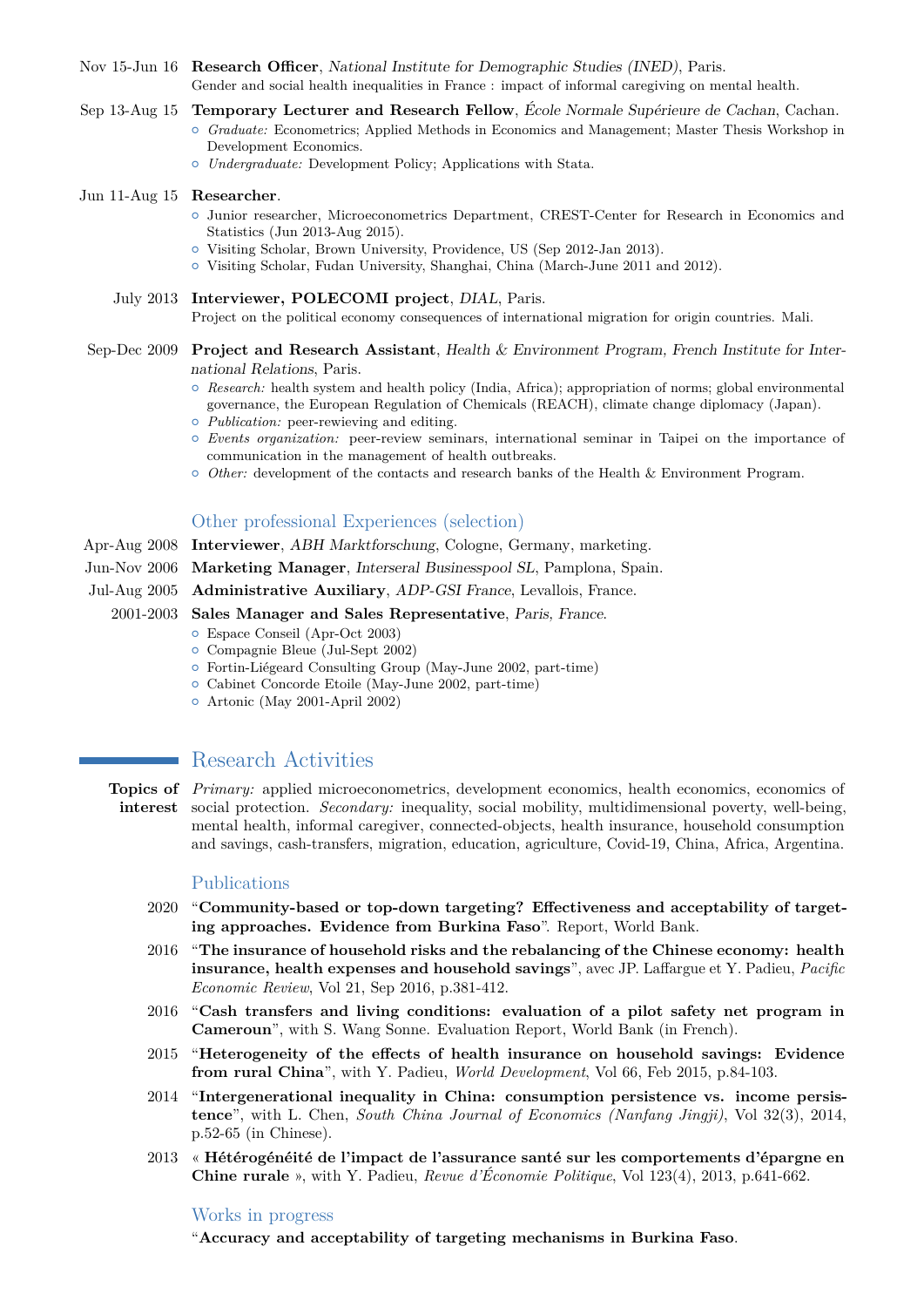"**From safety to productive net? Unconditional Cash Transfer and agricultural outcomes in Cameroon**", with Quentin Stoeffler and Soazic Wang Sonne.

«**Aide informelle et santé mentale des aidants en France**», with Emmanuelle Cambois and Ariane Pailhé.

"**Does health insurance decrease savings and boost consumption in rural China?**", with Ysaline Padieu.

"**Intergenerational inequality of consumption in China: income or taste inheritance?**", with Lin Chen.

"**Intergenerational inequality in China: from the perspective of food consumption persistence**", with Lin Chen.

## Fundings

- 2022- ECOS-SUD Grant. "The effects of Covid-19 on the labour market and multidimensional poverty in Argentina".
- 2022- EC2U-European Campus of City-Universities PhD Funding. PhD Candidate : John-Elio Nahas. Title : "Sport, Health and Well-Being through Connected Objects". Co-direction Liliane Bonnal (University of Poitiers) and Tuija Leskinen (University of Turku).
- 2020-2022 Regional Funding from Nouvelle Aquitaine. Project on public policies around autonomy, dependency, seniors and caregivers. "La quadrature Autonomie-Dépendance-Aidés-Aidants d'une société vieillissante peut-elle s'inscrire dans un cercle vertueux ?".
	- 2019 Poitiers MSHS-Maison des Sciences de l'Homme et de la Société. "The role of caregivers in the coverage of dependency".
- 2015-2021 CPER INSECT-INnovation Sociale, Economique et Culturelle dans des Territoires en mutation. "Health, precarity and renouncing care".
- 2010-2012 Cai Yuanpei Grant. "Social reforms and economic development: the case of China".

#### Conferences and seminars (selection)

- 2022 GLADE Half-Day Conference, Virtual Institute for Good Health and Well-being, online.
- 2021 1st JESICA-Jakarta Economic sustainability international conference agenda, Jakarta.
- 2019 41èmes JESF-Journées des Économistes de la Santé Français, Poitiers.
- 2018 7th GREThA International Conference on Economic Development, Bordeaux.
- 2017 Econometric society, Africa Meeting 2017, Algiers; WIDER Development Conference Public economics for development, Maputo, July; CRIEF internal seminar, University of Poitiers.
- 2016 India-China Conference, Paris School of Economics (invited); MSE Unit of INED internal seminar, INED.
- 2015 Barcelona GSE Summer Forum, Workshop on Socio-Economic Mobility, Inequality and Growth, Barcelona; 32nd Applied Microeconomics Conference (JMA), Montpellier.
- 2014 China Society of World Economics Annual Conference (CSWE), Hangzhou; CREST Microeconometrics internal seminar (LMI-LEPP CREST); 17th IEA World Congress, Dead Sea.
- 2013 9th Conference on Economic Growth and Development, Indian Statistical Institute, New Delhi; Applied Economics Lunch Seminar, Paris School of Economics (PSE), Paris; 28th Meeting of the European Economic Association (EEA), Gothenburg; 14th International Meeting of the Association of Public Economy Theory (PET), Lisbon; 62nd Congress of the French Economic Association (AFSE), Aix-en-Provence; 30th Applied Microeconomics Conference (JMA), Nice; 5th joint workshop Fudan-Paris 1: "After the crisis: New economic and social challenges in a new world", Shanghai.
- 2012 Applied Microeconomics Lunch Seminar, Brown University, Providence; 11th EUDN PhD Workshop on Development Economics, Toulouse; International Conference: "Restructuring China's Economy", China Economic Research Centre, Stockholm School of Economics and China Centre for Economic Research, Peking University, Stockholm; 4th joint workshop Fudan-Paris 1: "The future of the welfare state in a globalized world in crisis", Paris; 61th Congress of the French Economic Association (AFSE), Paris; 4th International Conference in Development Economics, GREThA, Bordeaux.
- 2011 2nd Meeting of Pantheon-Sorbonne Doctoral School, Paris; Development and Globalization PhD Workshop, Paris; International Conference: "New Evidence on Poverty Traps". African Development Bank, Ferdi, CES, Paris; 16th World Congress of the International Economic Association (IEA), Beijing; 10th Arnoldshain Seminar, Goettingen (poster); Annual Conference on Development Economics, KfW Development Bank and DIW, Berlin (poster).